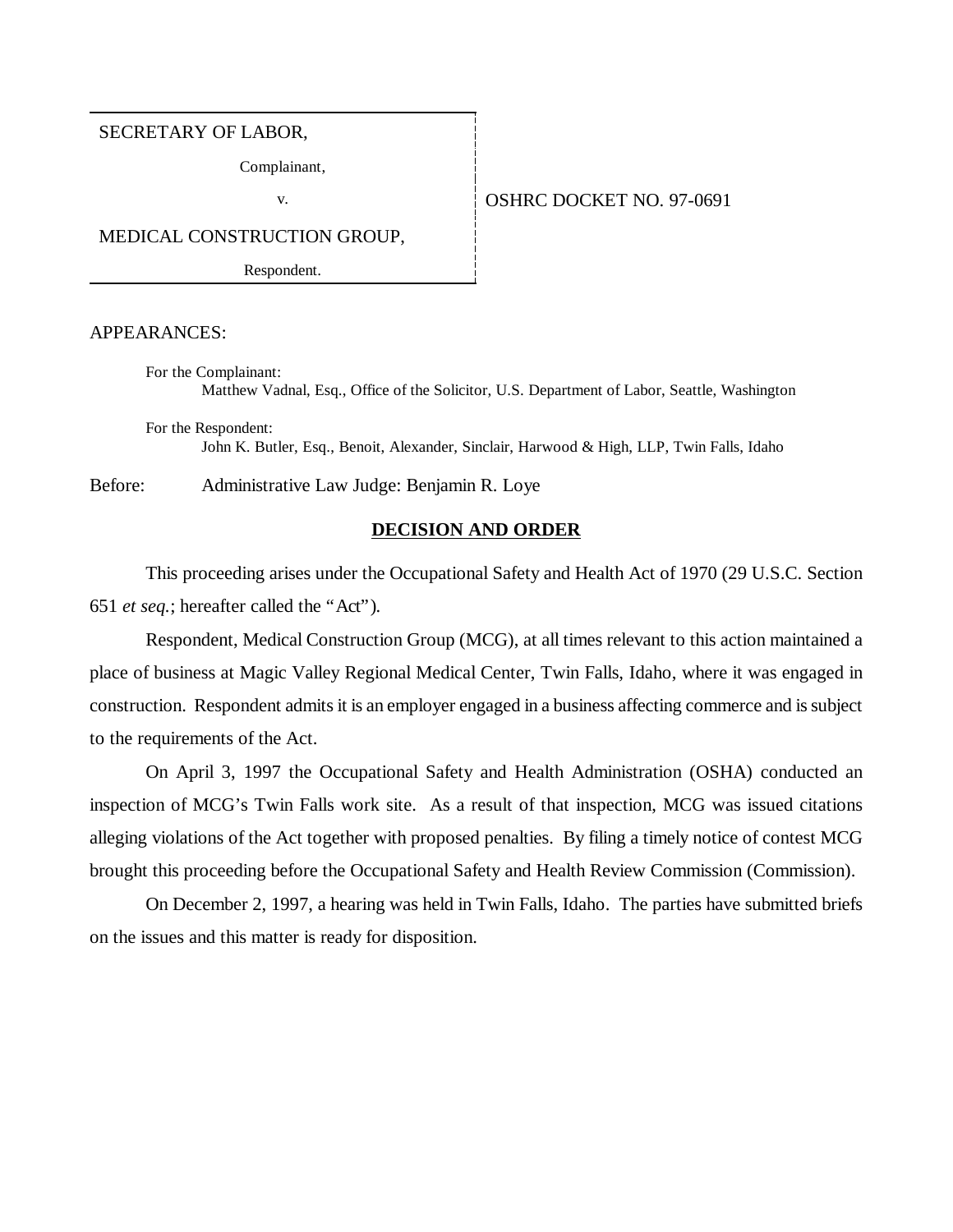#### **Alleged Violations**

29 CFR 1926.105(a): Safety nets were not provided when workplaces were more than 25 feet above the ground or water surface, or other surface(s) where the use of ladders, scaffolds, catch platforms, temporary floors, safety lines or safety belts was impractical:

(a) When erecting steel beams employees of R&L Construction were exposed to approximately a 30 foot fall to the inside and outside of the building. The erectors were not using any type of fall protection exposing themselves to injury or death should they have fallen.

# *Facts*

OSHA Compliance Officer (CO) Steve Gossman testified that when he arrived on MCG's Twin Falls work site on April 3 1997, he observed employees of R&L Construction connecting steel without using fall protection. At that time the ironworkers were working at heights below 25 feet (Tr. 87-89). Gossman returned to the site approximately one hour later, at which time the workers had moved to the next level, where they were connecting steel above 29 feet (Tr. 91, 108-112; Exh. C-6). Gossman videotaped the alleged violations, and proceeded to the MCG trailer, where he met with Dick Lindsay, MCG's project superintendent (Tr. 91, 154).

MCG, the general contractor, had only one employee on the Twin Falls work site, Superintendent Lindsay (Tr. 137, 185). Lindsay testified that his duties on the work site were basically to direct and schedule the work on the site, and to assure that materials arrive on the site as needed (Tr. 155).

Lindsay testified that R&L, as a subcontractor, was responsible for complying with all applicable safety regulations (Tr. 161-62). It is the policy of MCG, however, to provide a safe work environment for its tradespeople, and MCG reserves the right to ban from the work site any individual or company refusing to correct observed safety violations (Tr. 8, 74; Exh. R-2, Exhibit D). Superintendent Lindsay did take some responsibility for safety, conducting weekly toolbox talks, in conjunction with job meetings (Tr. 157). Lindsay selected and spoke on safety topics that he deemed pertinent to the work that was taking place on the site that week (Tr. 158). Lindsay told CO Gossman that he toured the project once daily looking for safety problems, which he would report to the subcontractor responsible (Tr. 96, 184-85, 191).

Lindsay was aware that OSHA generally required fall protection (Tr. 190). Lindsay admitted, however, that he was not familiar with OSHA regulations specifically applicable to steel erection, though the Twin Falls project was the third building he had supervised from the ground up (Tr. 161, 173, 179-80). MCG provided Lindsay with no formal safety instruction (Tr. 174). Though he did not know at what heights OSHA requires fall protection, Lindsay testified that he would have reported any worker he saw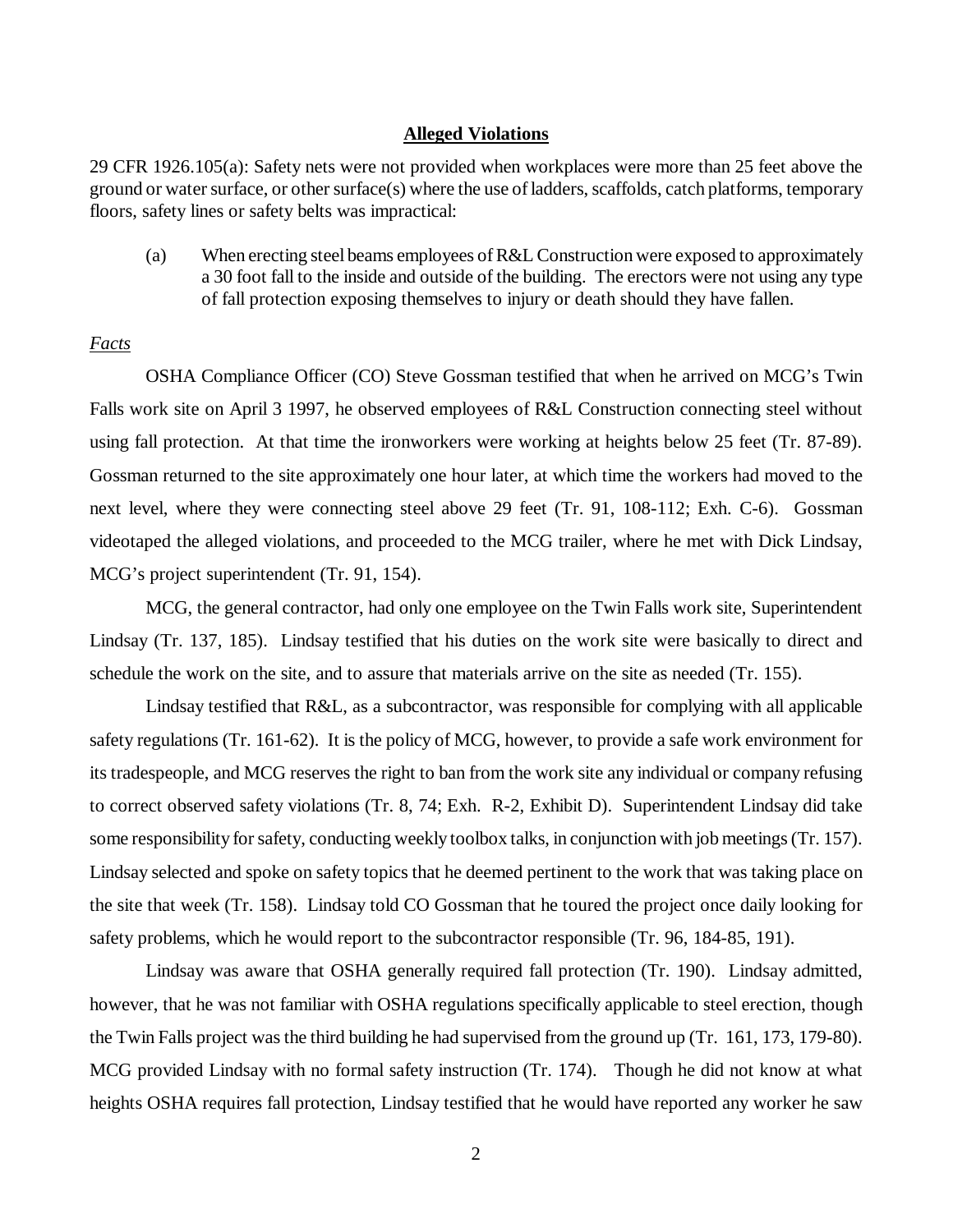who was not tied off to his supervisor, regardless of the height at which the employee was working (Tr. 190).

Lindsay testified that he was not aware that R&L workers were not tying off prior to CO Gossman's arrival in his trailer on April 3, 1997 (Tr. 161, 163). Gossman testified that he could see R&L employees at work from the window of the MCG trailer (Tr. 91-93). Lindsay admitted that he could see that the steel workers were not tied off when he looked out the trailer window (Tr. 166).

Kirt Upton, R&L's foreman, testified that R&L had a 100% tie off rule, and that he was unaware of any circumstances where R&L employees worked without tying off other than the instance videotaped by CO Gossman (Tr. 58, 65, 67, 70, 118). However, Tracy Francis, an R&L ironworker, testified that although R&L employees were supposed to be tied off at all times, they generally did not tie off unless they were stationary (Tr. 47-49). Francis admitted that the they were allowed to move from point to point without tying off despite the 100% tie off rule (Tr. 49-50). Francis testified that Upton was aware of some instances of non-compliance with the rule (Tr. 51).

# *Discussion*

The existence of the cited conditions is not disputed. MCG argues that it should not have been cited, because no MCG employees were exposed to the hazardous conditions. Commission precedent, however, has long held that on a multi-employer site the general contractor is well situated to obtain abatement of hazards, either through its own resources or through its supervisory role with respect to other contractors. The general contractor is, therefore, responsible for violations it could reasonably have been expected to prevent or abate by reason of its supervisory capacity. *IBP Inc.,* 17 BNA OSHC 2073, 1997 CCH OSHD ¶31,296 (No. 93-3059, 1997).

MCG maintains that it could not have been expected to prevent cited violations of which it had no knowledge. MCG notes that, as part of its *prima facie case,* the Secretary must show that the employer knew, or with the exercise of reasonable diligence, could have known of a hazardous condition. *Dun Par Engd. Form Co.*, 12 BNA OSHC 1962, 1986-87 CCH OSHD ¶27,651 (No. 82-928, 1986).

The Commission has held that reasonable diligence includes adequate supervision of employees and the formulation and implementation of training programs and work rules designed to ensure that employees perform their work safely. *See; Mosser Construction Co.,* 15 BNA OSHC 1408, 1991-93 CCH OSHD ¶29,546 (No. 89-1027, 1991). It is clear from the record that MCG provided no meaningful supervision of structural steel workers. Project Superintendent Lindsay conducted only a single daily walkaround of the jobsite. Thus, he never observed R&L employees working without fall protection, though the steel